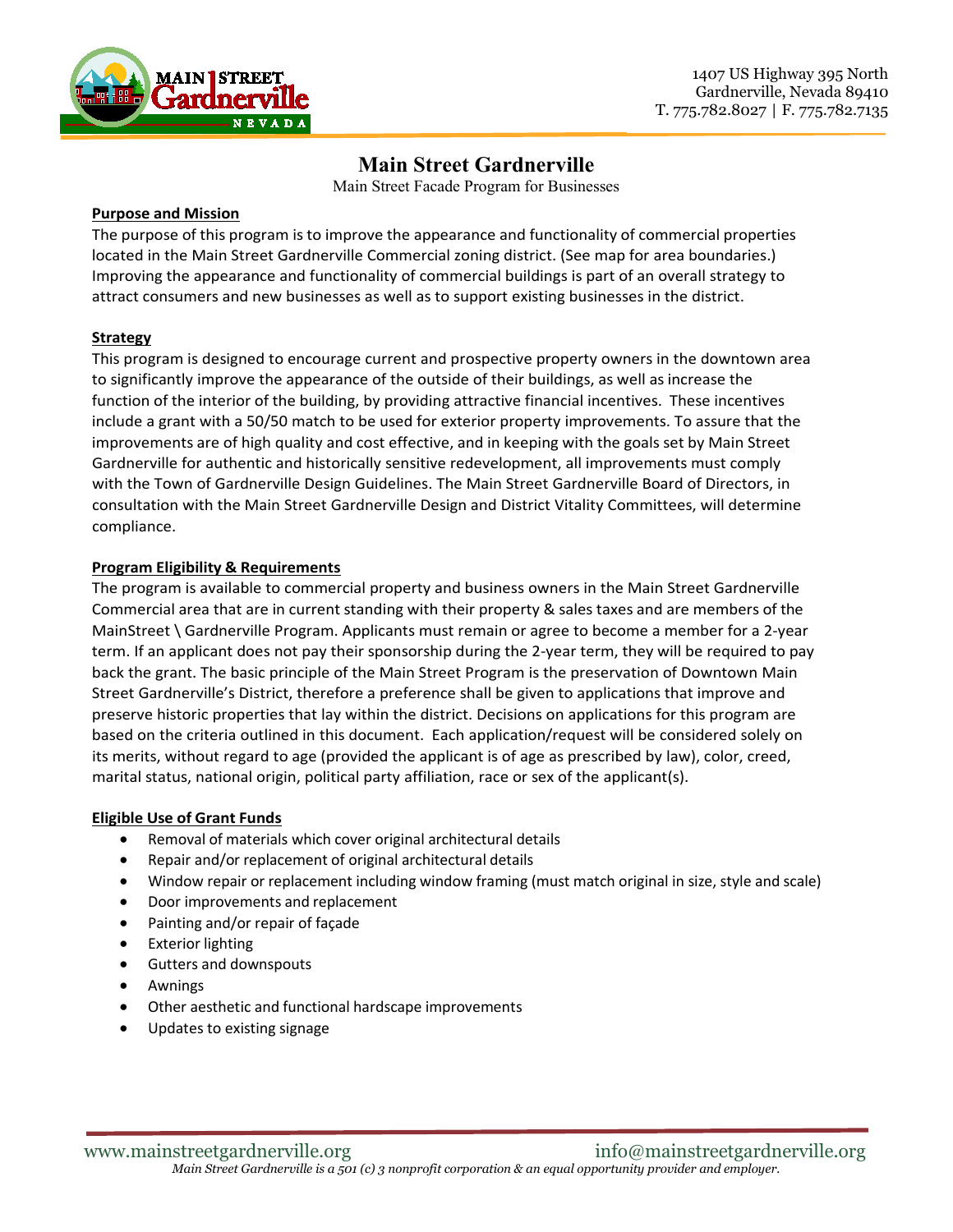

## **Ineligible Use of Funds**

This includes parking lots and parking structures, sidewalks, landscaping, building maintenance, appliances and inventory. All items not covered in these guidelines shall be reviewed as to their qualification on an individual basis.

## **Application and Financing**

Applications will be judged on a competitive basis and will be evaluated as to their need and historical significance. Once approved, the money will be granted or loaned on 50-to-50 private funds to program funds agreement. Meaning, once the property or business owner has turned in receipts showing their investment for 50% of the project, Main Street Gardnerville will then grant the individual the remaining 50% of expenses. Applicants may apply for up to \$5,000, unless otherwise approved by the Main Street Board of Directors.

#### **Application Process**

- 1. Applicant obtains an application for a Façade Grant from the Main Street Gardnerville office located at 1407 US Hwy 395, Gardnerville, Nevada or by downloading the application from the Main Street Gardnerville website located at www.mainstreetgardnerville.org.
- 2. Applicant meets with the Main Street Gardnerville Director to review plans.
- 3. Applicant emails or mails the completed application to Main Street Gardnerville along with color photographs that show existing building conditions, detailed sketches or drawings of the proposed improvements (including placement, color, dimensions and materials), copies of invoices, and any other additional information that may be considered during the review process. Mail to: Main Street Gardnerville, 1407 US Hwy 395, Gardnerville, Nevada 89410 or email to info@mainstreetgardnerville.org
- 4. If applicant is a tenant, then the landlord's signature must be on the completed façade grant application.
- 5. Main Street Gardnerville will review the application and determine the grant amount the applicant willreceive.
- 6. Main Street Gardnerville will notify the applicant of the results by email within 45 days of the grant period closure.
- 7. Applicant must submit copies of cost documentation (invoices, etc.) to Main Street Gardnerville in order to receive reimbursement. Reimbursement will not be made until after the project has been completed.

#### FUNDING AVAILABILITY

Because funds are limited, Main Street Gardnerville reserves the right to reject any project that is determined inappropriate, does little to achieve the purpose of this program, or funds are not available.

#### CHANGES TO THE FAÇADE AFTER COMPLETION

Participants must agree not to change or alter the improved façade without prior written approval from Main Street Gardnerville for two years from the date of award notification.

#### APPLYING FOR MULTIPLE FAÇADE GRANTS

A property owner can apply for multiple façade grants in a year if said property owner owns multiple storefronts in the Main Street District. The property owner can apply for a façade grant for all of his/her storefronts at once; however, it is not guaranteed that the property owner will receive a façade grant for all of the storefronts.

A property owner or business owner who receives a façade grant may reapply for another facade grant upon completion of an awarded facade grant and in the next grant cycle.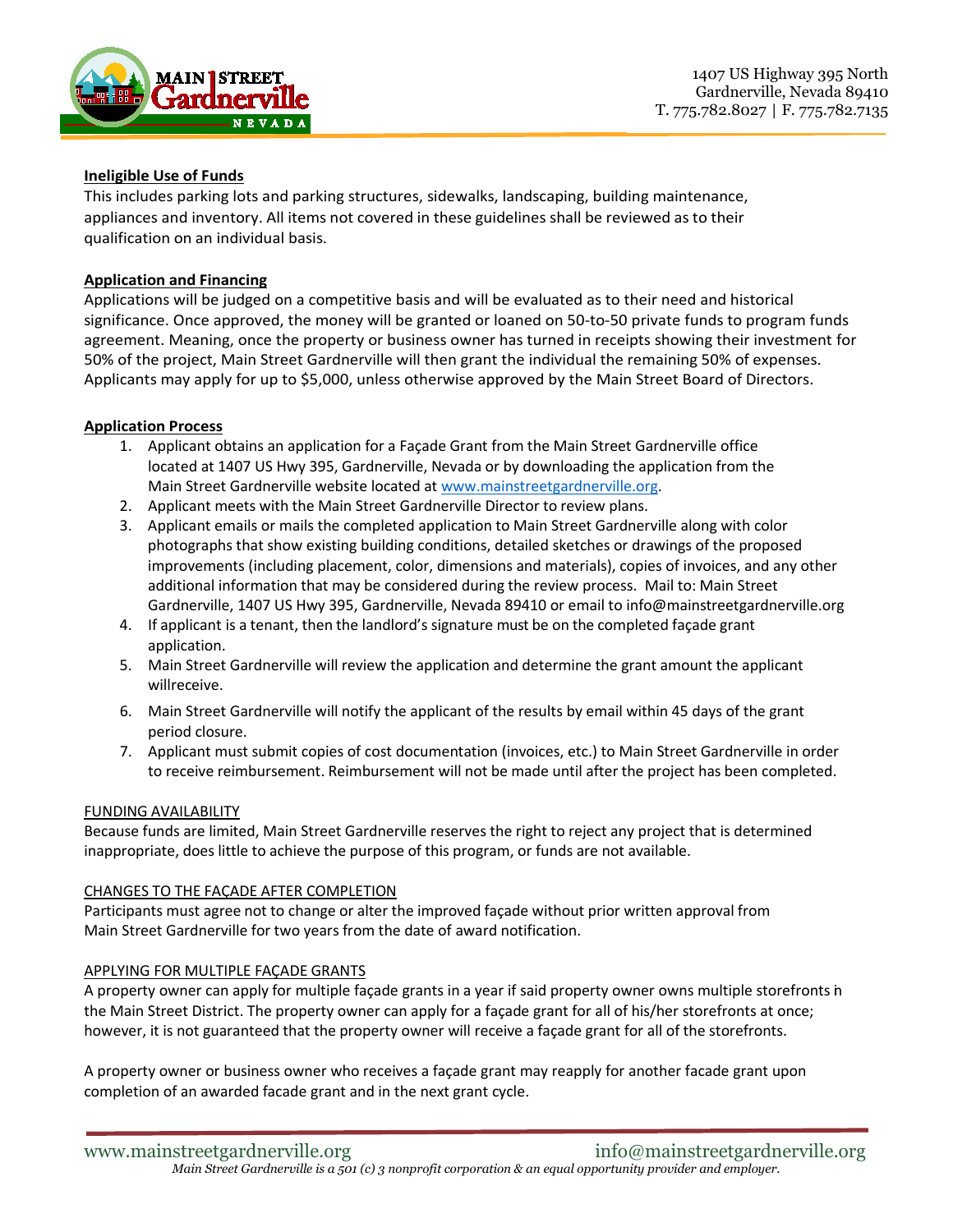

## **Note:**

Once the previously mentioned criteria have been submitted, the Main Street Gardnerville Board of Directors will determine approval or denial of a grant. The committee for this Improvement Program reserves the right to waive any of the above requirements should any of these requirements become a deterrent to economic development of a project. Any Information contained in this document, including program terms, conditions and availability is subject to change without notice.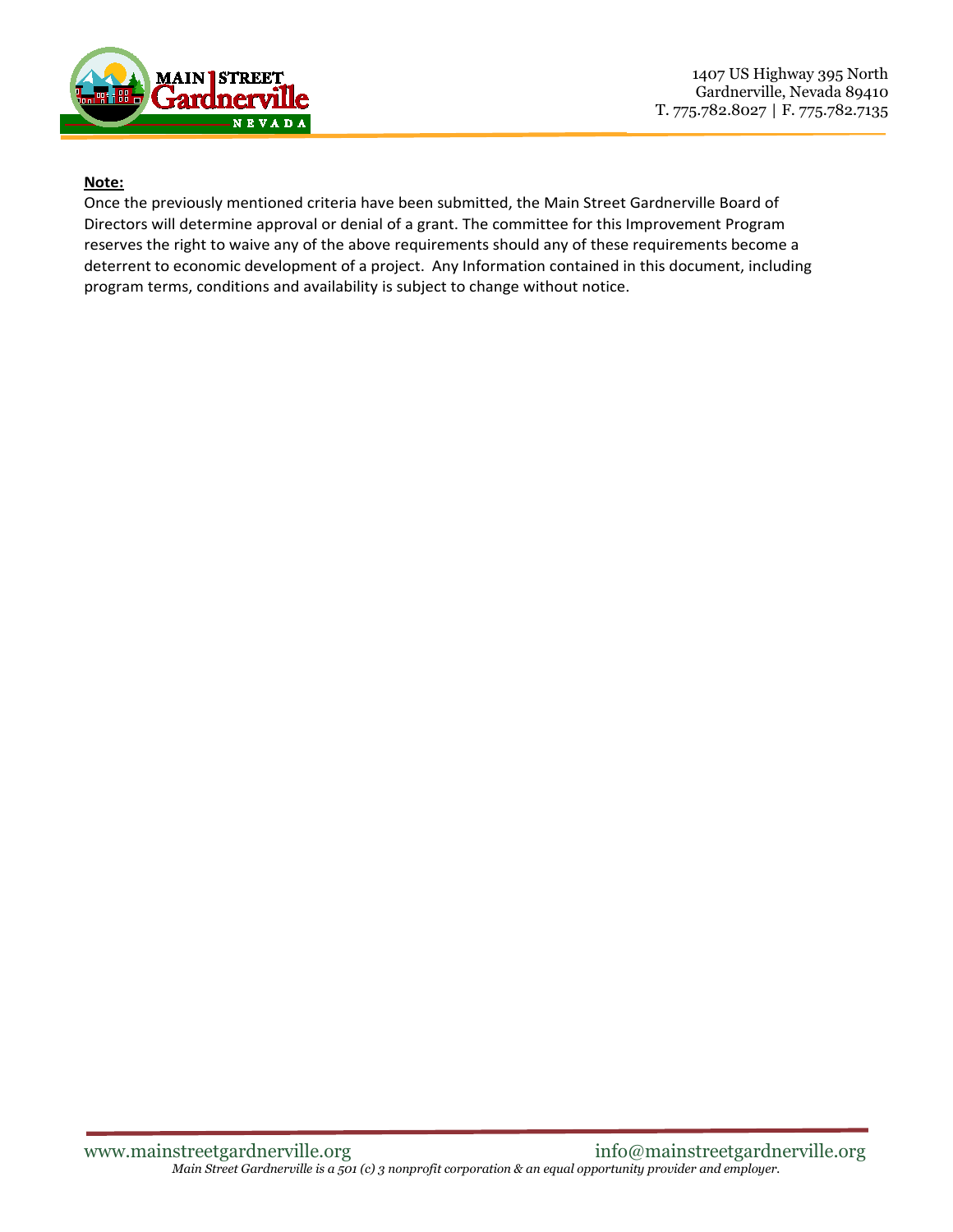

## **MAIN STREET GARDNERVILLE FAÇADE UPDATE GRANT PROGRAM APPLICATION**

1407 US HWY 395, Gardnerville, Nevada 89410

Phone: (775) 782- 8027• www.mainstreetgardnerville.org

| Business Name: 1988 Contract Contract Contract Contract Contract Contract Contract Contract Contract Contract Contract Contract Contract Contract Contract Contract Contract Contract Contract Contract Contract Contract Cont |         |           |                           |  |
|--------------------------------------------------------------------------------------------------------------------------------------------------------------------------------------------------------------------------------|---------|-----------|---------------------------|--|
|                                                                                                                                                                                                                                |         |           |                           |  |
|                                                                                                                                                                                                                                |         |           |                           |  |
|                                                                                                                                                                                                                                |         |           |                           |  |
|                                                                                                                                                                                                                                |         |           |                           |  |
| Please check all that apply:                                                                                                                                                                                                   | Awning  | Paint     | <b>Window Restoration</b> |  |
| <b>Attached Signage</b>                                                                                                                                                                                                        | Masonry | Lighting, | Doors, Other              |  |
|                                                                                                                                                                                                                                |         |           |                           |  |
| Project Budget                                                                                                                                                                                                                 |         |           |                           |  |
|                                                                                                                                                                                                                                |         |           |                           |  |
| Total Cost:                                                                                                                                                                                                                    |         |           |                           |  |

**Please attach a detailed list of all items and cost of the work to be performed or the items to be purchased that will utilize the Main Street Gardnerville Facade Grant dollars.** 

Applicant Checklist (*Please initial*)

- I have included before photos
- I have included design plans, inspiration photos, and paint samples as applicable, as well as estimates for the proposed work
- I understand that the work must commence within 90 days of approval\_
- I understand that the project must be completed within one year of grant approval
- I understand that I must attend the Main Street Board of Director's meeting where my Facade Grant request will be discussed
- I understand that grant funding is awarded on a reimbursement basis only